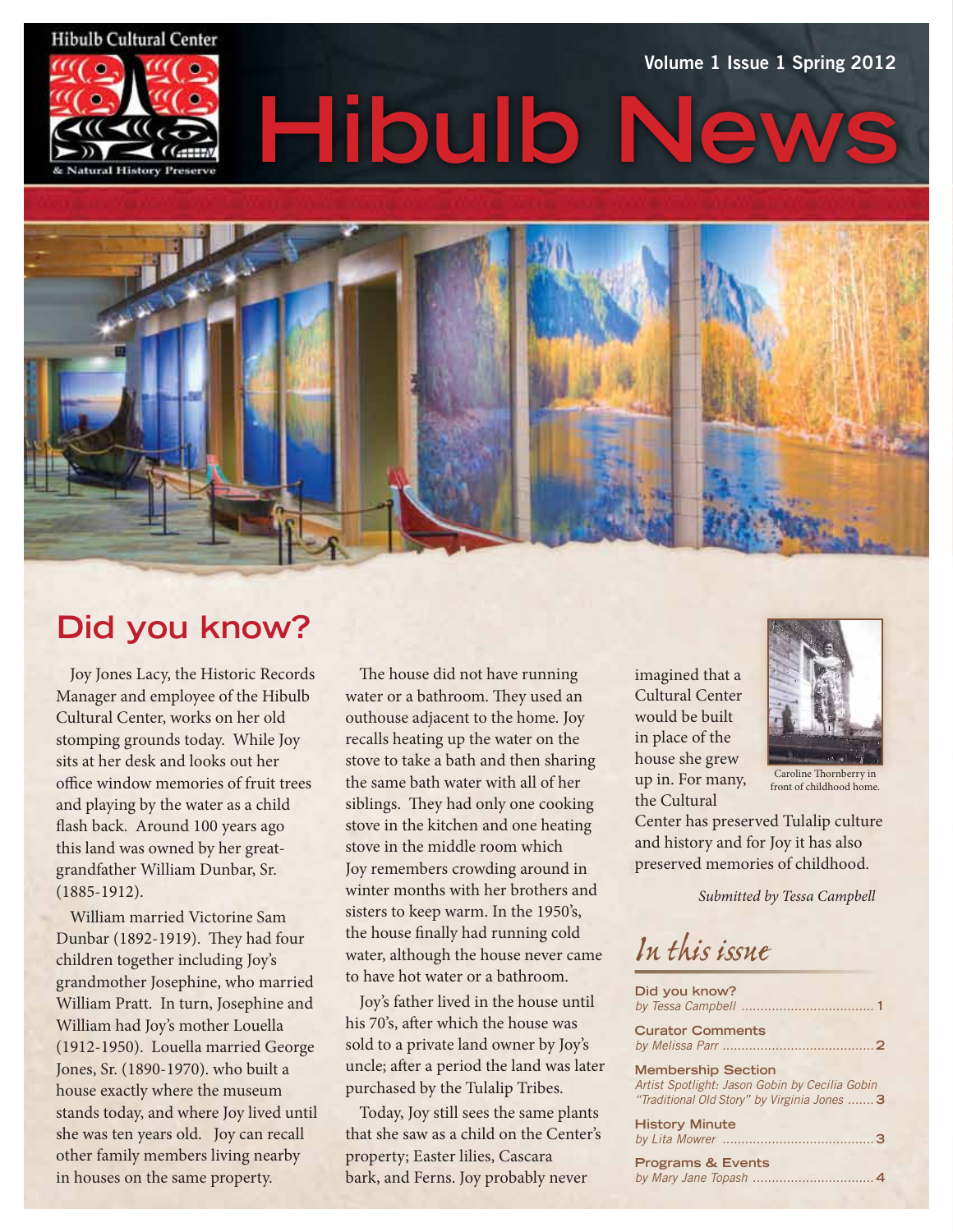# **Curator Comments**

*Curator* comes from the Latin word: *cura* meaning "care" and that is exactly what the curatorial staff does at the Hibulb Cultural Center. Tessa Campbell, the Curator of Collections, cares for all the artifacts that are entrusted to us. Lena Jones, the Curator of Education, cares for the educational programming that we do. Joy Lacy, Historic Records, cares for all of the documents and photographs that have been collected over the years. As the Senior Curator I do a little bit over everything.

 I started out working in a museum gift shop and over the last 20 years I have been a Registrar, Preparator, a Collections Curator, Exhibition Curator, Education Curator, Program Manager, and a Preservation Specialist caring for works on paper. I think the best thing about being a curator is that it is never boring. One day you are working on a budget or a grant, the next, you are moving a 40 foot canoe.

Coast Salish Canoe

*Our job as curators at the Hibulb Cultural Center is to preserve the Collections ~ artifacts, photographs and documents ~ for future generations.*

The Hibulb Cultural Center and Natural History Preserve officially opened to the public on August 20, 2011. Our job as curators at the Hibulb Cultural Center is to preserve the Collections ~ artifacts, photographs and documents ~ for future generations. Our mission and goals are to produce quality exhibitions and culturally significant educational programming that are relevant to our community. This amazing Cultural Center and Certified Archaeology Repository is the intellectual and cultural soul of the Tulalip people. I am so honored to be a part of it. I'd like to welcome all our new members and hope they find the exhibitions and programs about the history and culture of the Tulalip people as brilliant as I do.



Coast Salish Rattle



Coast Salish Artifacts



*Submitted by Melissa Parr, MPA Senior Curator* 



Hibulb Cultural Center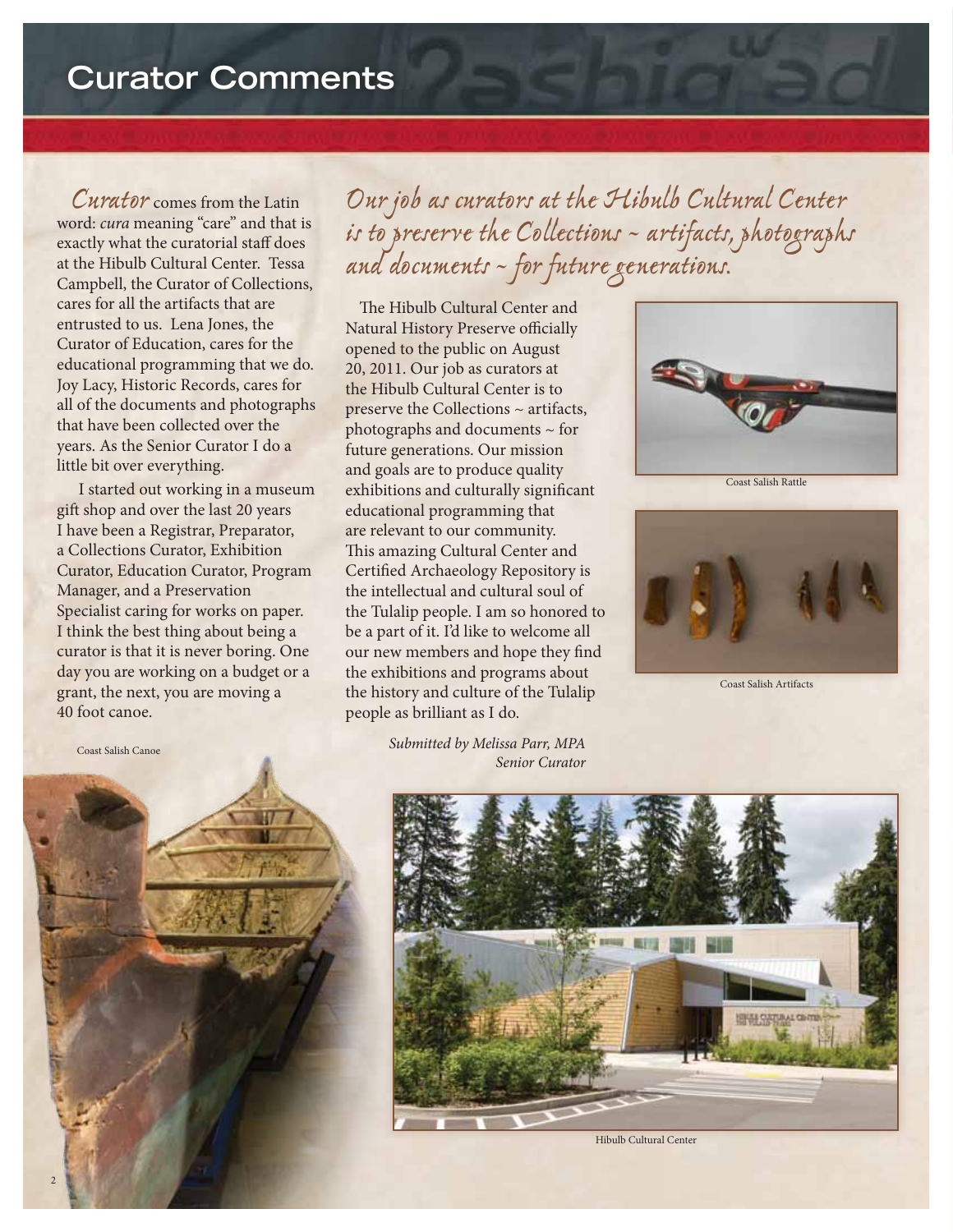# **Membership Section**

## *Artist Spotlight:* **Jason Gobin** - hikʷ stubš



Jason's Print: "Back Eddy," 2010

Jason Gobin, hik" stubš, is a Tulalip Tribal member. He started doing traditional Coastal Salish art when he was six years old by working with his uncles and grandfather, Bernie "kia kia" Gobin. Now a skilled artist in his own right, he specializes in cedar carving, print work, glass etching, drawings, and cedar

weaving; taking much of his inspiration from his wife and daughters.

Jason works for the Tulalip Tribes' Natural Resources Forestry Department; while maintaining a very active role in his community. Jason is also the current caretaker of Tulalip's canoes, and a life-long commercial fisherman.

The gift shop currently features a few of Jason's prints that are available for purchase: "Descendants," "Winter Moon," "The Rut," "False Bay," "Back Eddy," and "Hell Diver." Also this month, Hibulb's Culture Series is pleased to host Jason Gobin on April 21st when he demonstrates canoe paddle making.

*Submitted by Cecilia Gobin*

#### *"Traditional Old Story"* syəyəhub

Long ago, stories had power. Each story had a teaching or several teachings, and it was given to you like a gift to make you knowledgeable. Stories are passed down from generation to generation. You heard the story over and over. Each time you would be a little older; each time you might have grown wise enough to understand a meaning that you never knew was there before. Stories accompanied you through your life, teaching.

Every story has a life; a life lived in the hearts of people who share them. Our people of long ago could see the images running through their minds as the words flowed on the currents of their breath. Stories have been part of our people's lives since before the creation of "people" – they were here when everything had a life, when human was nature and nature was human.

A stories' only death is when the people forget.

*Virginia Jones, Language Teacher*

# *History Minute*

Hibulb Cultural Center has a vast collection of artifacts on exhibit, including this display of baskets used by our ancestors. Baskets like [the one below] were…used to gather food and for storage. They were used to gather berries and then they became saturated with juice. Some of the baskets show the berry stains. They're incredibly well made. [Some] baskets are thought to have been made around the 1850's. It's still as strong as ever at over 160-years-old. It's interesting to see how basket-weaving techniques haven't changed.

## *Baskets…are a tribute to our ancestor's hard work.*

The sophisticated technology they used thousands of years ago lives on today. It is a testament to our culture's strength and durability. So many of the stories and artifacts here at Hibulb are personal, this basket helped feed generations of my family.

> *Submitted by Lita Mowrer, as presented by Tessa Campbell.*



Coast Salish Basket